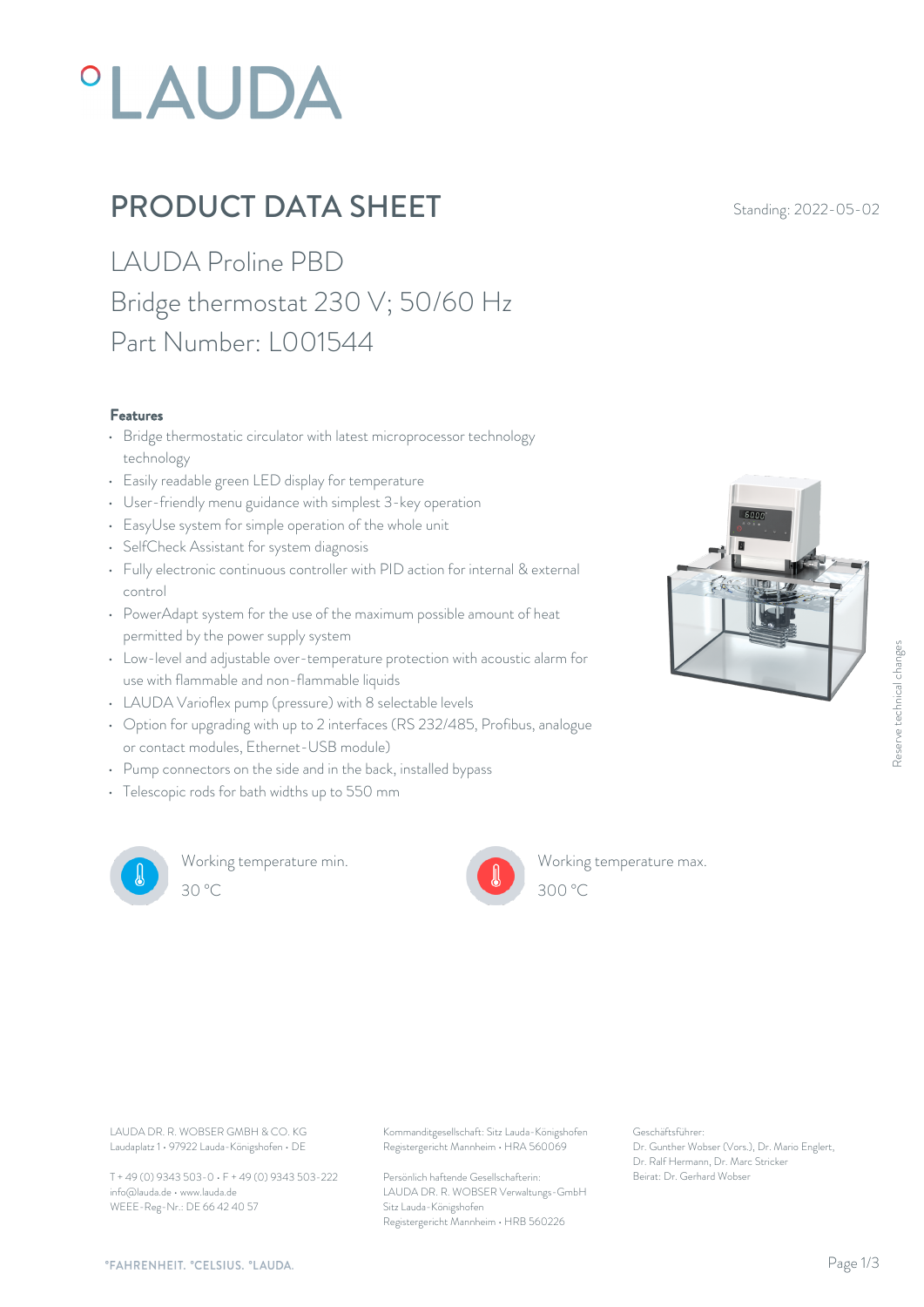## *°LAUDA*

## **PRODUCT DATA SHEET** Standing: 2022-05-02

LAUDA Proline PBD Bridge thermostat 230 V; 50/60 Hz Part Number: L001544

#### Technical Features (according to DIN 12876)

|                                                                                                         |                    | 30  300 °C                           |                           |
|---------------------------------------------------------------------------------------------------------|--------------------|--------------------------------------|---------------------------|
| Working temperature range with external cooling                                                         |                    | 20  300 °C                           |                           |
| Operating temperature range                                                                             |                    | $-30300 °C$                          |                           |
| Ambient temperature range                                                                               |                    | 540 °C                               |                           |
| Temperature stability                                                                                   | $0.01 \pm K$       |                                      |                           |
| Heater power max.                                                                                       | 3.6 kW             |                                      |                           |
| Current max.                                                                                            | 16 A               |                                      |                           |
| Power consumption max.                                                                                  | 3.7 kW             |                                      |                           |
| Pump Pressure max.                                                                                      | 1.1 <sub>bar</sub> |                                      |                           |
| Pump flow rate pressure max.                                                                            | 32 L/min           |                                      |                           |
| Overall dimensions (WxDxH)                                                                              |                    | 320 x 185 x 400 mm                   | Reserve technical changes |
| Weight                                                                                                  | 8 kg               |                                      |                           |
| Power supply                                                                                            |                    | 230 V; 50/60 Hz                      |                           |
| Power plug                                                                                              |                    | Power cord with angled plug (CEE7/7) |                           |
|                                                                                                         |                    |                                      |                           |
| <b>Standard accessories</b><br>• 4 screw caps, 4 closing plugs<br>• 2 nipples 13 mm for pump connectors |                    |                                      |                           |

#### Standard accessories

- 4 screw caps, 4 closing plugs
- 2 nipples 13 mm for pump connectors

T + 49 (0) 9343 503-0 • F + 49 (0) 9343 503-222 info@lauda.de • www.lauda.de WEEE-Reg-Nr.: DE 66 42 40 57

> Persönlich haftende Gesellschafterin: Beirat: Dr. Gerhard Wobse LAUDA DR. R. WOBSER Verwaltungs-GmbH Sitz Lauda-Königshofen Registergericht Mannheim • HRB 560226